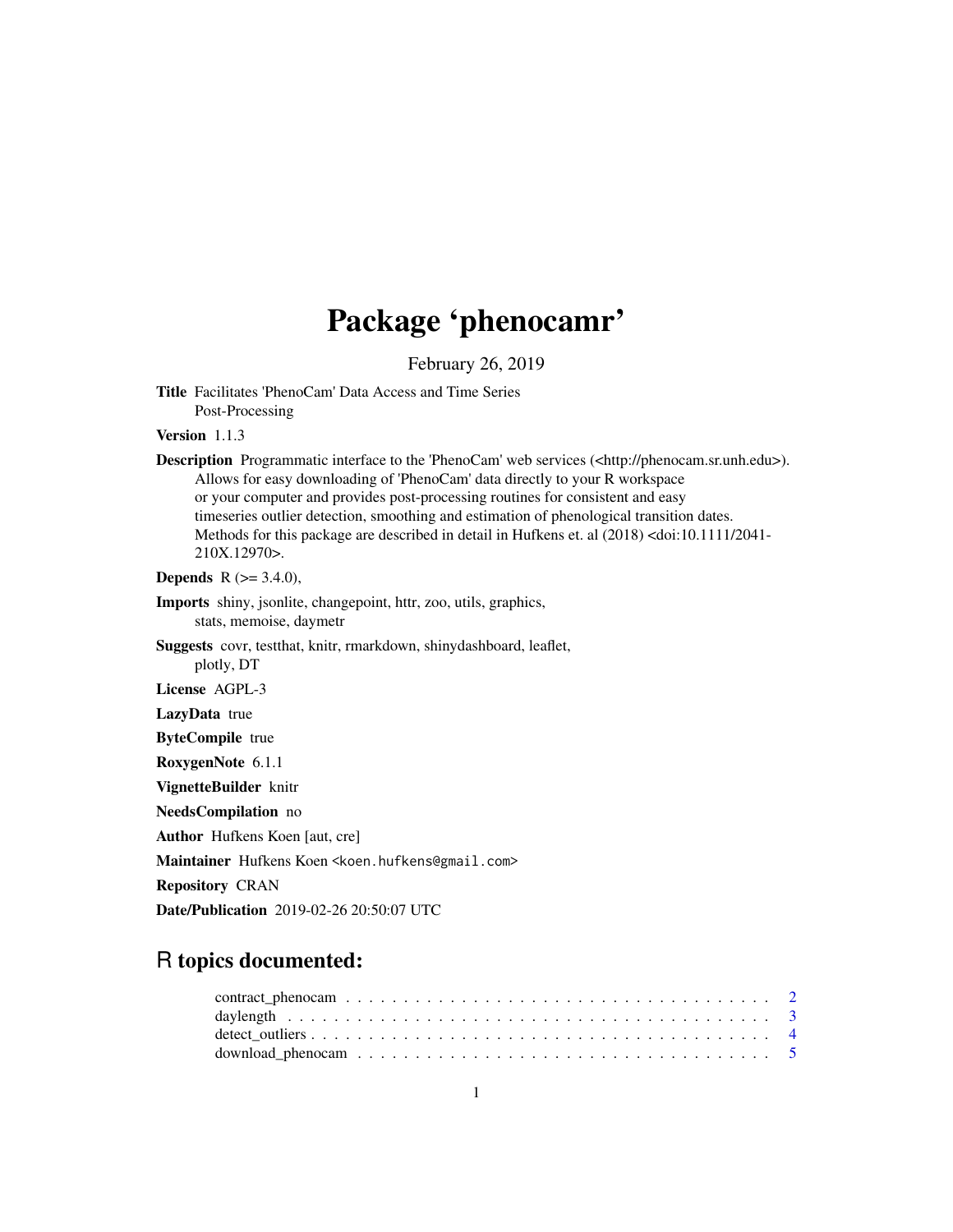#### <span id="page-1-0"></span>2 contract\_phenocam

| Index | 18 |
|-------|----|

contract\_phenocam *Contracts the file from 1-day to a 3-day time step*

#### Description

Reverts the 'expand\_phenocam()' function in order to save space and generate files as outlined in the cited data paper. This routine is used as a post-production measure.

#### Usage

```
contract_phenocam(data, internal = TRUE, no_padding = FALSE,
 out\_dir = tempdir()
```
#### Arguments

| data       | a phenocam data file with a 1 or 3 day time step                         |
|------------|--------------------------------------------------------------------------|
| internal   | return a data structure if given a file on disk (TRUE / FALSE = default) |
| no_padding | allow for padding to REMAIN or not (TRUE / FALSE = default)              |
| out_dir    | output directory where to store data (default = tempdir())               |

#### Value

A contracted PhenoCam 3-day time series to its original 3-day time step (if provided at a 1-day interval), also removes padding introduced by processing for 1-day data.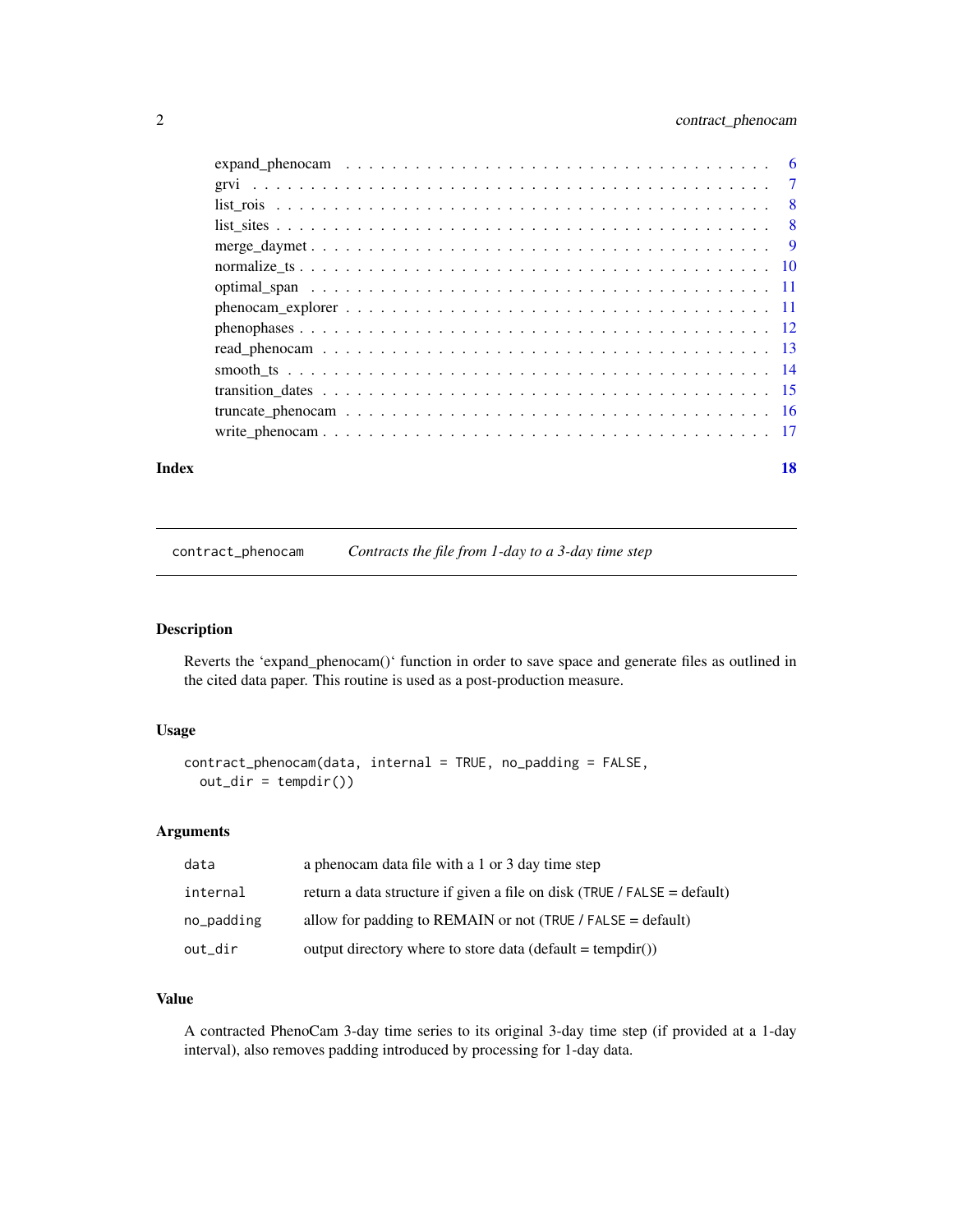#### <span id="page-2-0"></span>daylength 3

#### Examples

```
# download demo data
download_phenocam(site = "harvard$",
                  veg_type = "DB",
                  roi_id = "1000",frequency = "3")# Overwrites the original file, increasing
# it's file size.
expand_phenocam(file.path(tempdir(),"harvard_DB_1000_3day.csv"))
# Contracts the file to it's original size, skipping
# two days.
contract_phenocam(file.path(tempdir(),"harvard_DB_1000_3day.csv"))
```
daylength *Calculates day length (in hours) and the solar elevation*

#### Description

This routine uses Forsythe et al. 1995.

#### Usage

```
daylength(doy, latitude)
```
#### Arguments

| dov      | a vector with doy values $1 - 365(6)$ |
|----------|---------------------------------------|
| latitude | a given latitude                      |

#### Value

nested list with daylength (daylength) and solar elevation (solar\_elev) elements

```
# calcualte the hours of sunlight and solar elevation on day of year 1
# and latitude 51
ephem <- daylength(1, 51)
print(ephem)
```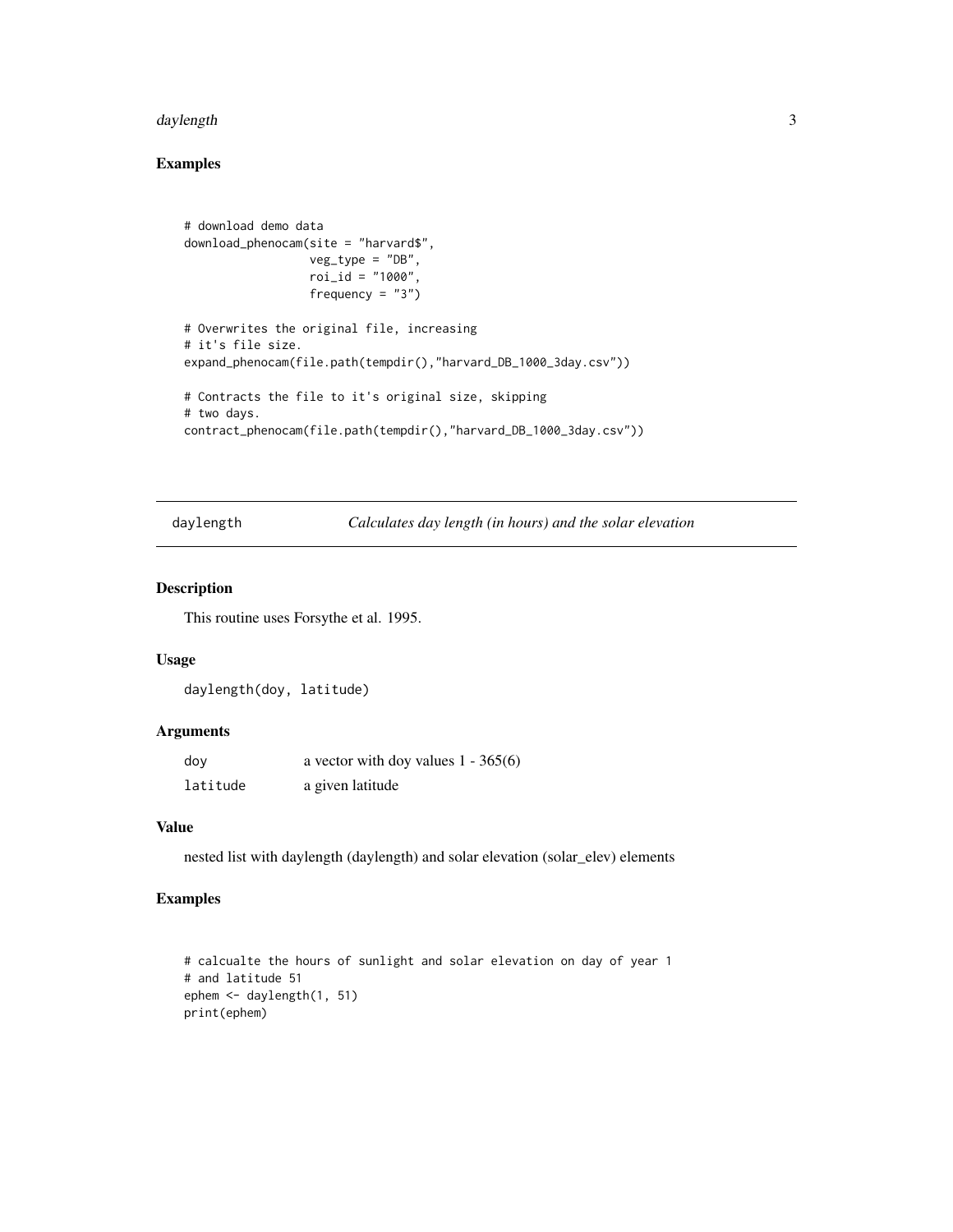<span id="page-3-0"></span>

The function fills in the existing column to hold outlier flags, and either overwrites the original file or outputs a data structure.

#### Usage

```
detect_outliers(data, iterations = 20, sigma = 2, grvi = FALSE,
  snowflag = FALSE, plot = FALSE, internal = TRUE,
 out\_dir = tempdir()
```
#### Arguments

| data       | PhenoCam data structure or filename                                                                           |
|------------|---------------------------------------------------------------------------------------------------------------|
| iterations | number of itterations in order to detect outliers ()                                                          |
| sigma      | number of deviations to exclude outliers at                                                                   |
| grvi       | reverse the direction of the screening intervals to accomodate for GRVI outliers                              |
| snowflag   | integrate snow flags?                                                                                         |
| plot       | visualize the process, mostly for debugging (TRUE / FALSE = default)                                          |
| internal   | return a data structure if given a file on disk (TRUE / FALSE = default) to acco-<br>modate for GRVI outliers |
| out_dir    | output directory where to store data                                                                          |

```
# download demo data (do not detect outliers)
download_phenocam(site = "harvard$",
                  veg_type = "DB",
                  roi_id = "1000",
                  frequency = "3",
                  outlier_detection = FALSE)
```

```
# detect outliers in the downloaded file
detect_outliers(file.path(tempdir(),"harvard_DB_1000_3day.csv"))
```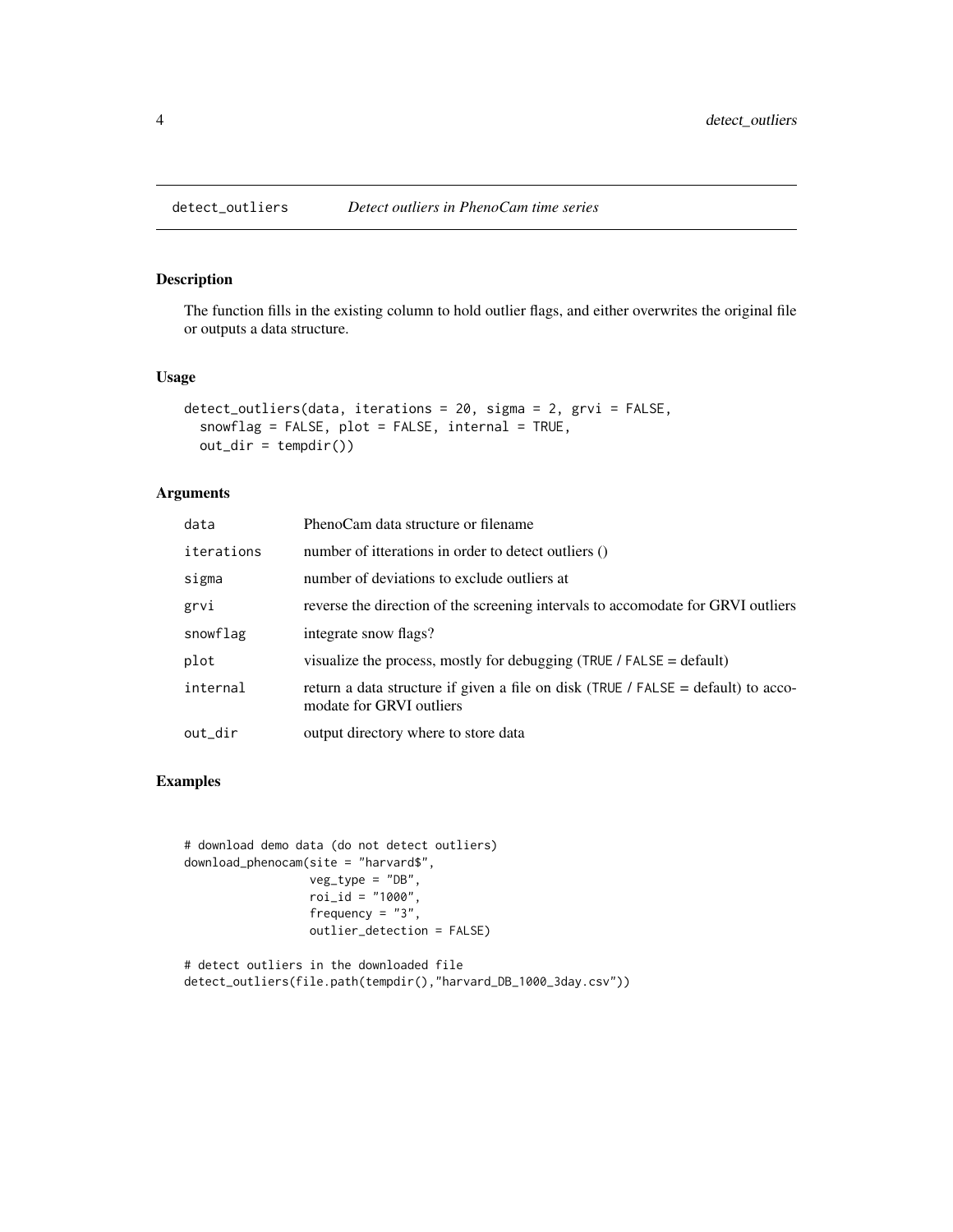<span id="page-4-0"></span>download\_phenocam *Function to download and post-process PhenoCam time series*

#### Description

This is a wrapper around most of all the other functions. It downloads a time series and extract relevant phenological transition dates or phenophases.

#### Usage

```
download_phenocam(site = "harvard$", veg_type = NULL,
  frequency = "3", roi_id = NULL, outlier_detection = TRUE,
  smooth = TRUE, contract = FALSE, daymet = FALSE,
 trim_daymet = TRUE, trim = NULL, phenophase = FALSE,
 out_dir = tempdir(), internal = FALSE)
```
#### Arguments

| site              | the site name, as mentioned on the PhenoCam web page expressed as a regular<br>expression ("harvard $\mathcal{S}$ " = exact match) |  |  |  |  |
|-------------------|------------------------------------------------------------------------------------------------------------------------------------|--|--|--|--|
| veg_type          | vegetation type $(DB, EN, \dots$ default = ALL)                                                                                    |  |  |  |  |
| frequency         | frequency of the time series product $(1, 3,$ "roistats")                                                                          |  |  |  |  |
| roi_id            | the id of the ROI to download (default $= ALL$ )                                                                                   |  |  |  |  |
| outlier_detection |                                                                                                                                    |  |  |  |  |
|                   | TRUE or FALSE, detect outliers                                                                                                     |  |  |  |  |
| smooth            | smooth data (logical, default is TRUE)                                                                                             |  |  |  |  |
| contract          | contract 3-day data (logical, default is TRUE)                                                                                     |  |  |  |  |
| daymet            | TRUE or FALSE, merges the daymet data                                                                                              |  |  |  |  |
| trim_daymet       | TRUE or FALSE, trims data to match PhenoCam data                                                                                   |  |  |  |  |
| trim              | year (numeric) to which to constrain the output ( $default = NULL$ )                                                               |  |  |  |  |
| phenophase        | logical, calculate transition dates (default = FALSE)                                                                              |  |  |  |  |
| out_dir           | output directory where to store downloaded data (default = $tempdir()$ )                                                           |  |  |  |  |
| internal          | allow for the data element to be returned to the workspace                                                                         |  |  |  |  |

#### Value

Downloaded files in out\_dir of requested time series products, as well as derived phenophase estimates based upon these time series.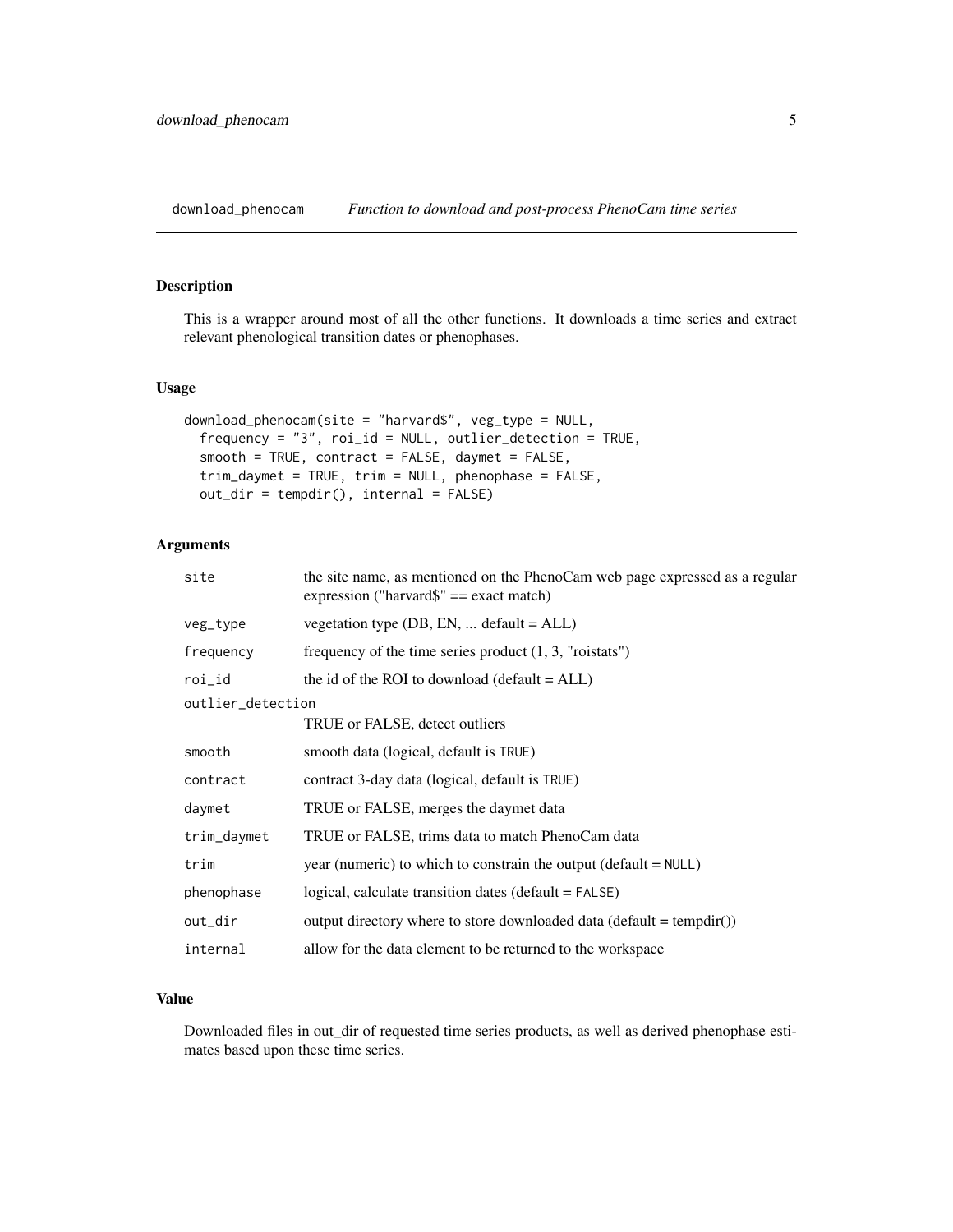#### <span id="page-5-0"></span>Examples

```
# download the first ROI time series for the Harvard PhenoCam site
# at an aggregation frequency of 3-days.
download_phenocam(site = "harvard$",
                 veg_type = "DB",
                 roi_id = "1000",frequency = "3")# read phenocam data into phenocamr data structure
df <- read_phenocam(file.path(tempdir(),"harvard_DB_1000_3day.csv"))
```
expand\_phenocam *Expand a PhenoCam time series from 3-day to a 1-day time step*

#### Description

Necessary step to guarantee consistent data processing between 1 and 3-day data products. Should rarely be used independent of 'download\_phenocam()'.

#### Usage

```
expand_phenocam(data, truncate = NULL, internal = TRUE,
  out\_dir = tempdir()
```
#### Arguments

| data     | a PhenoCam file                                                                                 |
|----------|-------------------------------------------------------------------------------------------------|
| truncate | year (numerical), limit the time series to a particular year ( $\text{default} = \text{NULL}$ ) |
| internal | return a data structure if given a file on disk (TRUE / FALSE = default)                        |
| out dir  | output directory where to store data (default = tempdir())                                      |

#### Value

Expanded PhenoCam data structure or file, including 90 day padding if requested.

```
# download demo data
download_phenocam(site = "harvard$",
                 veg_type = "DB",
                 roi_id = "1000",frequency = "3")
```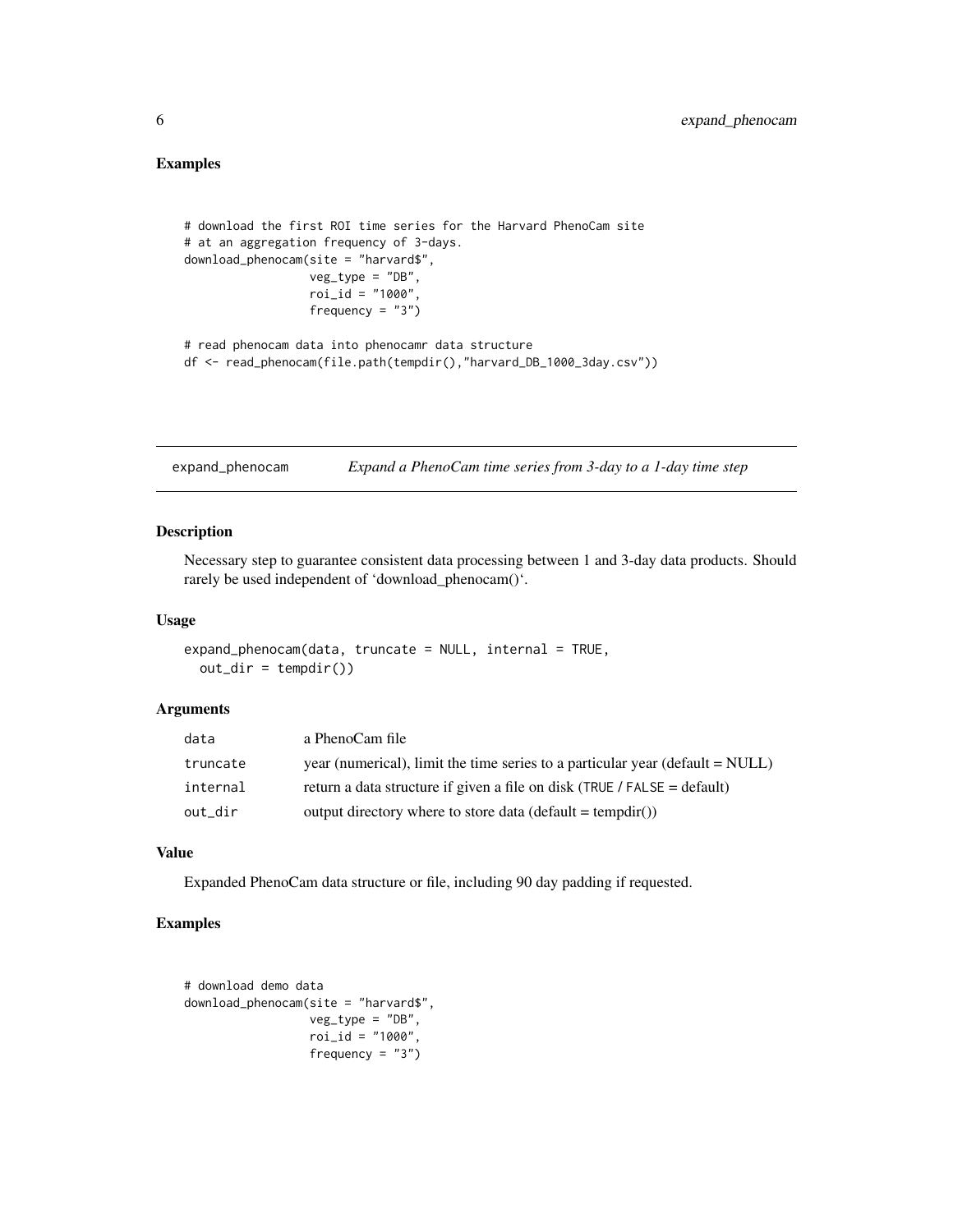```
# Overwrites the original file, increasing
# it's file size.
expand_phenocam(file.path(tempdir(),"harvard_DB_1000_3day.csv"))
# Contracts the file to it's original size, skipping
# two days.
contract_phenocam(file.path(tempdir(),"harvard_DB_1000_3day.csv"))
```
#### grvi *Calculate green-red vegetation index (GRVI)*

#### Description

The GRVI is defined as the normalized ratio between the red and green channel of a RGB image or digital number triplet. However, the blue channel can be used as well using a weighting factor. As such a paramter vector is provided so different channels / DN can be weighted separately.

#### Usage

grvi(data, par =  $c(1, 1, 1)$ , internal = TRUE, out\_dir = tempdir())

#### **Arguments**

| data     | a PhenoCam data file or data frame (when using a file provide a full path if not<br>in the current working directory) |
|----------|-----------------------------------------------------------------------------------------------------------------------|
| par      | grvi parameters (digital number weights)                                                                              |
| internal | return a data structure if given a file on disk (TRUE / FALSE = default)                                              |
| out_dir  | output directory where to store data                                                                                  |

#### Value

Inserts a GRVI data column into the provided PhenoCam data structure or file.

```
# with defaults, outputting a data frame
# with smoothed values, overwriting the original
# download demo data
download_phenocam(site = "harvard$",
                 veg_type = "DB",
                 roi_id = "1000",frequency = "3")
```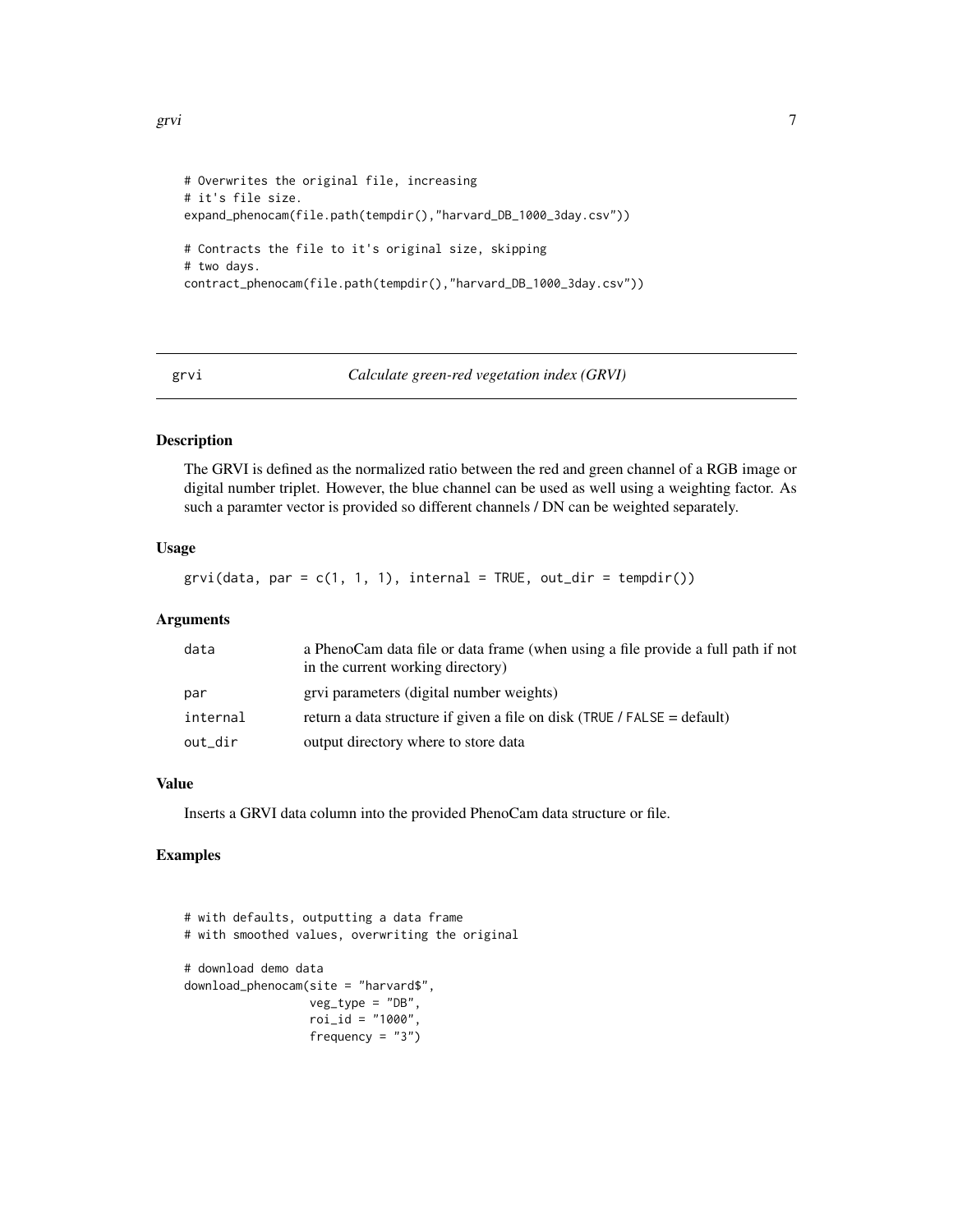```
# calculate and append the GRVI for a file (overwrites the original)
grvi(file.path(tempdir(),"harvard_DB_1000_3day.csv"))
# as all functions this also works on a PhenoCam data structure
df <- read_phenocam(file.path(tempdir(),"harvard_DB_1000_3day.csv"))
df \leftarrow \text{grvi}(df, \text{ par} = c(1, 1, 0))
```
list\_rois *Function to list all site regions-of-interst (ROIs)*

#### Description

The ROI list can be helpful in determining which time series to download using 'download\_phenocam()'.

#### Usage

```
list_rois(out_dir = tempdir(), internal = TRUE)
```
#### Arguments

| out_dir  | $output$ directory (default = tempdir()) |
|----------|------------------------------------------|
| internal | TRUE or FALSE (default = TRUE)           |

#### Value

A data frame with ROIs for all available cameras

#### Examples

```
# download the site meta-data
df <- list_rois()
```

```
list_sites Function to list all site meta-data
```
#### Description

The site list can be helpful in determining which time series to download using 'download\_phenocam()'. The site list also includes meta-data concerning plant functional types, general climatological conditions such as mean annual temperature or geographic location.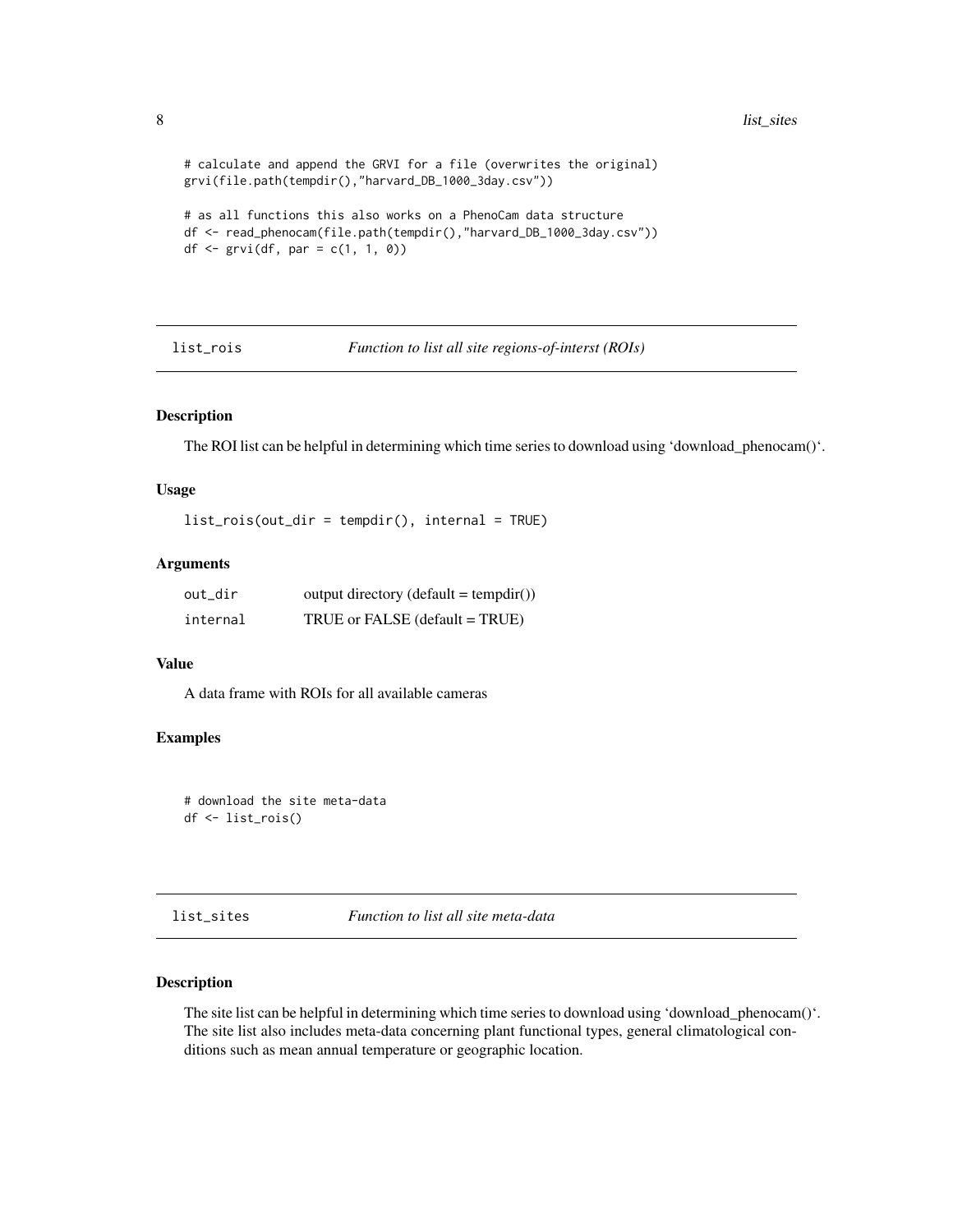#### <span id="page-8-0"></span>merge\_daymet 9

#### Usage

list\_sites(out\_dir = tempdir(), internal = TRUE)

#### Arguments

| out dir  | output directory (default = $tempdir()$ ) |
|----------|-------------------------------------------|
| internal | TRUE or FALSE (default = TRUE)            |

#### Value

A data frame with meta-data for all available sites.

#### Examples

# download the site meta-data df <- list\_sites()

merge\_daymet *Merge Daymet data with a PhenoCam time series*

#### Description

Combine PhenoCam time series with matching climatological variables from Daymet.

### Usage

```
merge_daymet(data, trim = FALSE, internal = TRUE,
 out\_dir = tempdir()
```
#### Arguments

| data     | a PhenoCam data file or data structure                                                                                                                   |
|----------|----------------------------------------------------------------------------------------------------------------------------------------------------------|
| trim     | logical, trim the daymet data to the length of the PhenoCam time series or in-<br>clude the whole Daymet time series (1980-current). (default $=$ FALSE) |
| internal | return a data structure if given a file on disk (TRUE / FALSE = default)                                                                                 |
| out_dir  | output directory where to store data (default = tempdir())                                                                                               |

#### Value

A PhenoCam data structure or file which combines PhenoCam time series data with Daymet based climate values (columns will be added).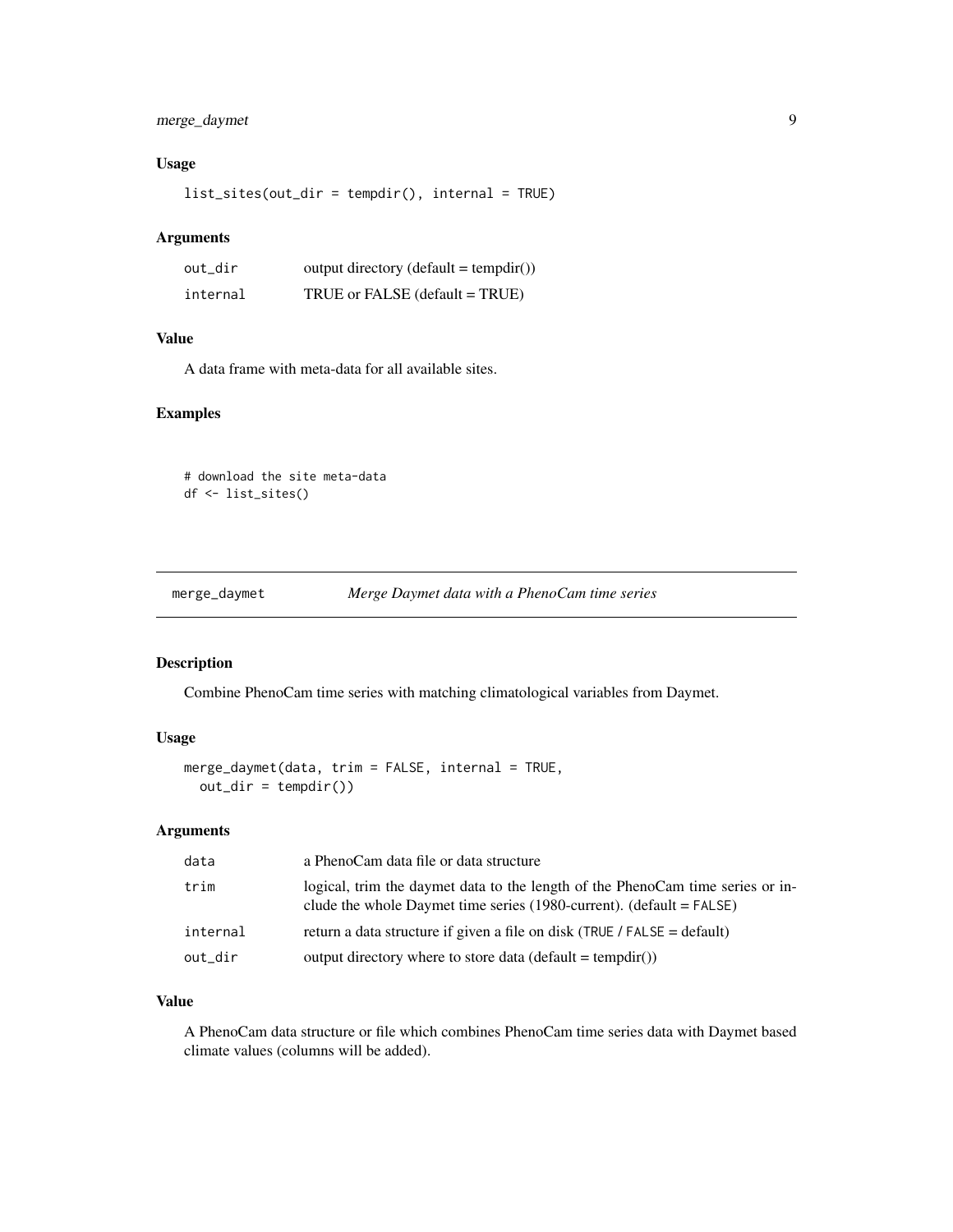#### Examples

```
# download demo data
download_phenocam(site = "harvard$",
                 veg_type = "DB",
                 roi_id = "1000",frequency = "3")# merge data with daymet data
```
merge\_daymet(file.path(tempdir(),"harvard\_DB\_1000\_3day.csv"))

normalize\_ts *Normalize PhenoCam time series*

#### Description

Normalize PhenoCam data between 0-1 to to standardize further processing, independent of the relative amplitude of the time series (works on vectors not data frames). For internal use only.

#### Usage

```
normalize_ts(df, percentile = 90)
```
#### Arguments

| df         | a PhenoCam data frame          |
|------------|--------------------------------|
| percentile | percentile value to interprete |

#### Value

A normalized PhenoCam time series.

- # Internal function only, should not be used stand-alone.
- # As such no documentation is provided.

<span id="page-9-0"></span>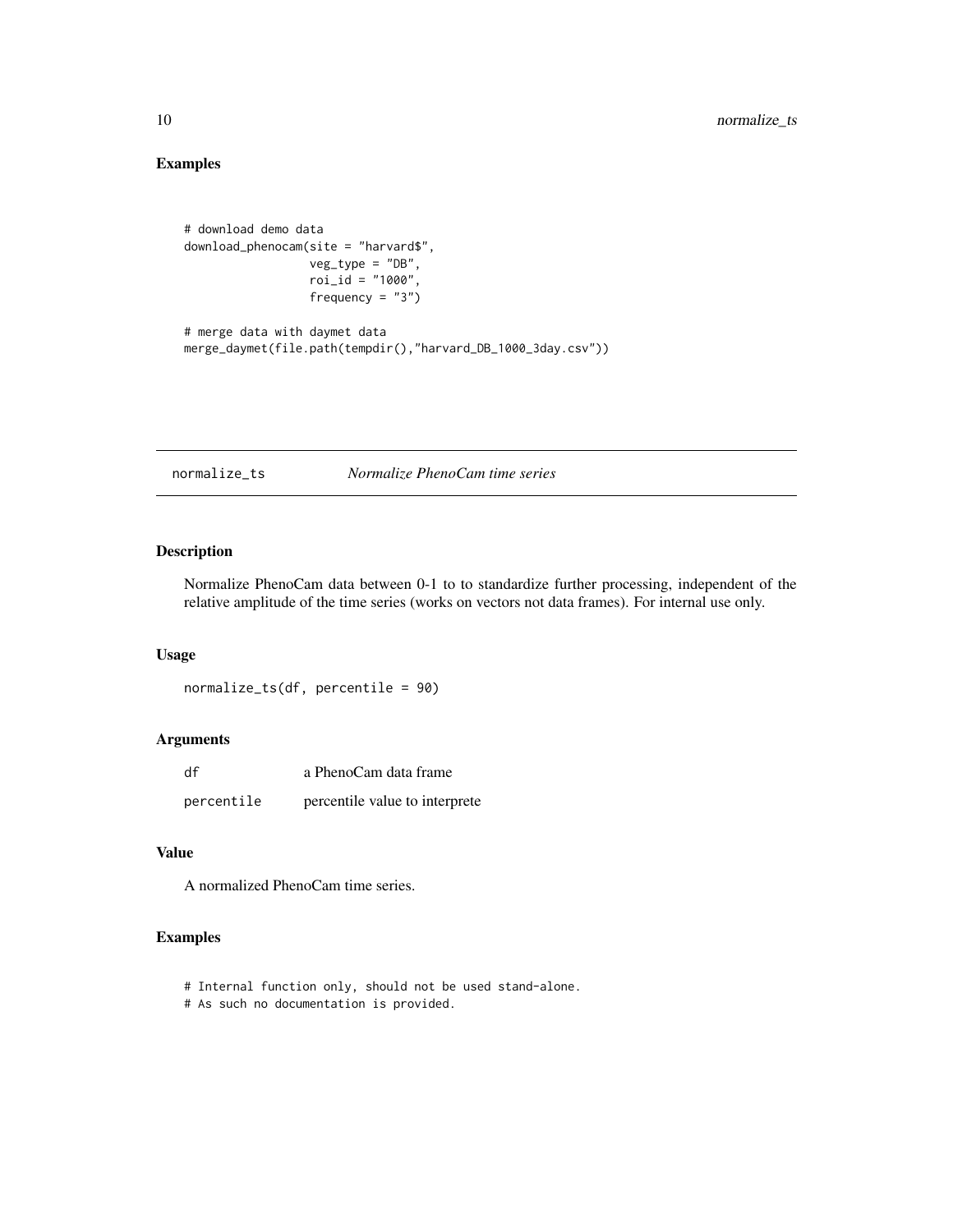<span id="page-10-0"></span>

The optimal span is calculated based upon the bayesian information criterion (BIC).

#### Usage

```
optimal_span(y, x = NULL, weights = NULL, step = 0.01,
  label = NULL, plot = FALSE)
```
#### Arguments

|         | a vector with measurement values to smooth     |
|---------|------------------------------------------------|
| x       | a vector with dates / time steps               |
| weights | optional values to weigh the loess fit with    |
| step    | span increment size                            |
| label   | title to be used when plotting function output |
| plot    | plot visual output of the optimization routine |

#### Value

Returns an optimal span to smooth a provided vector using the 'loess()' smoother.

#### Examples

```
# Internal function only, should not be used stand-alone.
1 \leq -\sin(\sec(1, 10, 0.01))1 \leftarrow 1 + \text{runif}(\text{length}(1))optimal_span(l, plot = TRUE)
```
phenocam\_explorer *Starts the phenocamr shiny interface*

#### Description

The GUI allows you to interactively download data and visualize time series.

#### Usage

phenocam\_explorer()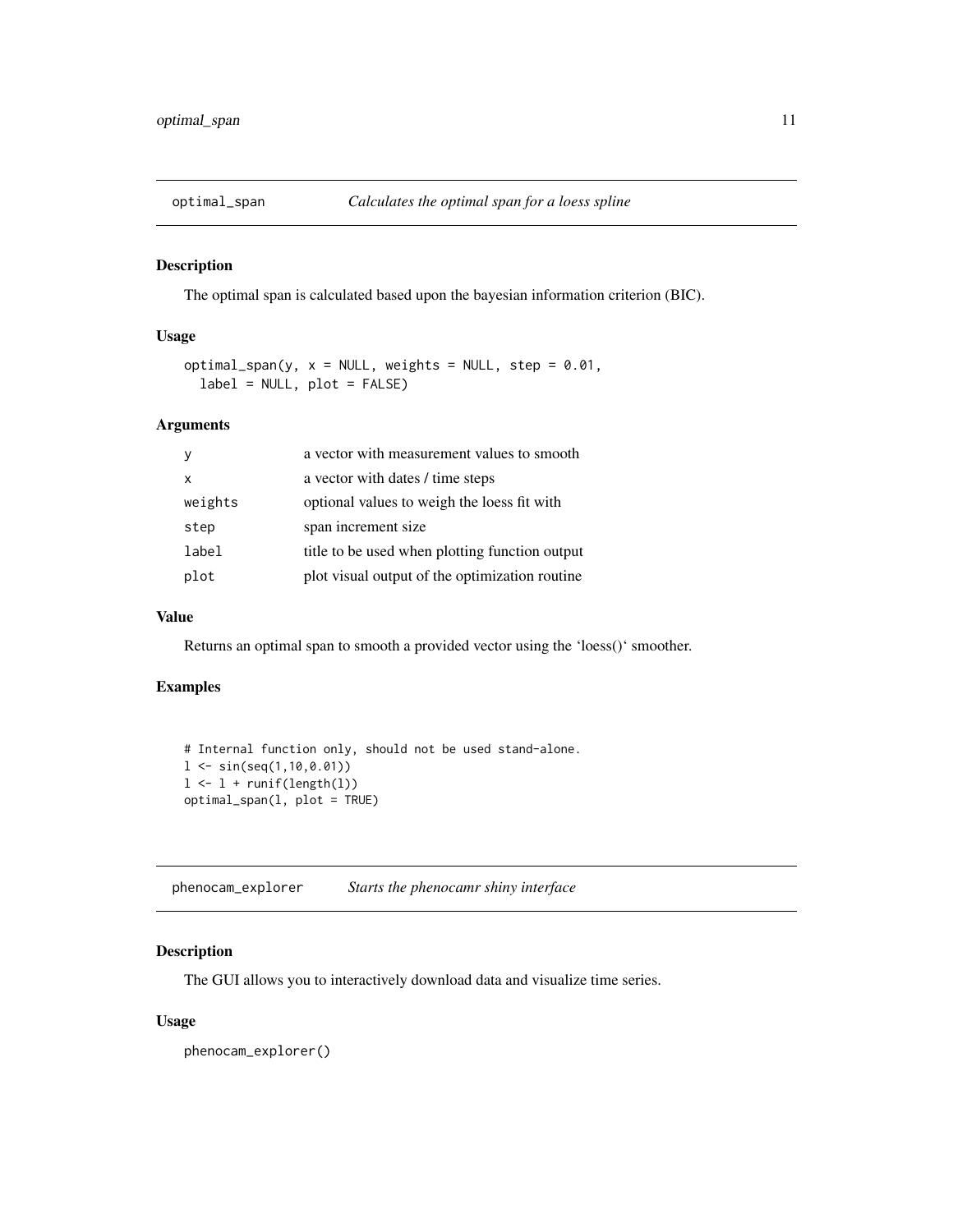#### Examples

```
## Not run:
# Starts the PhenoCam explorer GUI in a browser
phenocam_explorer()
```
## End(Not run)

phenophases *Calculates phenophases, for rising and falling parts of a time series*

#### Description

This routine combines a forward and backward run of transition\_dates function to calculate the phenophases in both rising and falling parts of a PhenoCam time series.

#### Usage

```
phenophases(data, mat = NULL, internal = TRUE, out_dir = tempdir(),
  ...)
```
#### Arguments

| data     | a PhenoCam data file (or data frame)               |
|----------|----------------------------------------------------|
| mat      | mean annual temperature                            |
| internal | return PhenoCam data file or data frame            |
| out_dir  | output directory                                   |
|          | pass parameters to the transition_dates() function |

#### Value

Estimates of transition dates for both rising and falling parts of a PhenoCam time series. All time series are evaluated (gcc\_90, gcc\_75, etc). The function returns a nested list with UNIX time based values including uncertainties on these estimates and their associated thresholds. When written to disk UNIX dates are converted to YYYY-MM-DD. The nested list has named locations rising and falling, or location 1 and 2 in the list respectivelly.

```
# downloads a time series
download_phenocam(site = "harvard$",
                 veg_type = "DB",
                  roi_id = "1000",frequency = "3")
```
<span id="page-11-0"></span>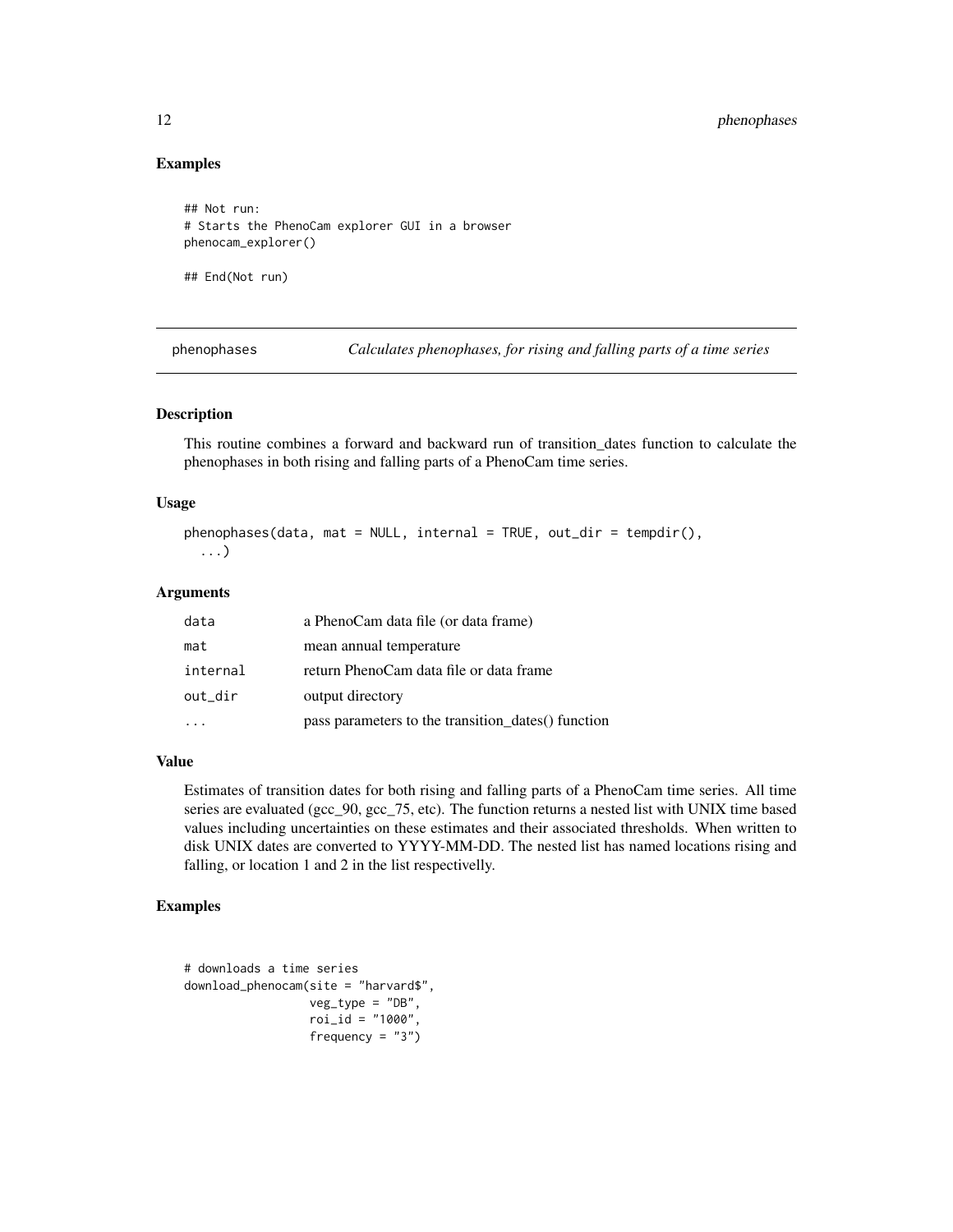#### <span id="page-12-0"></span>read\_phenocam 13

```
# read in data as data frame and calculate phenophases
df <- read_phenocam(file.path(tempdir(),"harvard_DB_1000_3day.csv"))
my_dates <- phenophases(df, internal = TRUE)
# print results
print(my_dates)
```
read\_phenocam *Read PhenoCam time series data*

#### Description

Reads PhenoCam data into a nested list, preserving header data and critical file name information.

#### Usage

read\_phenocam(filename)

#### Arguments

filename a PhenoCam data file

#### Value

A nested data structure including site meta-data, the full header and the data as a 'data.frame()'.

```
# download demo data (do not smooth)
download_phenocam(site = "harvard$",
                 veg_type = "DB",
                  roi_id = "1000",frequency = "3",
                  smooth = FALSE)
# read the phenocamo data file
df = read_phenocam(file.path(tempdir(),"harvard_DB_1000_3day.csv"))
# print data structure
print(summary(df))
```

```
# write the phenocamo data file
write_phenocam(df, out_dir = tempdir())
```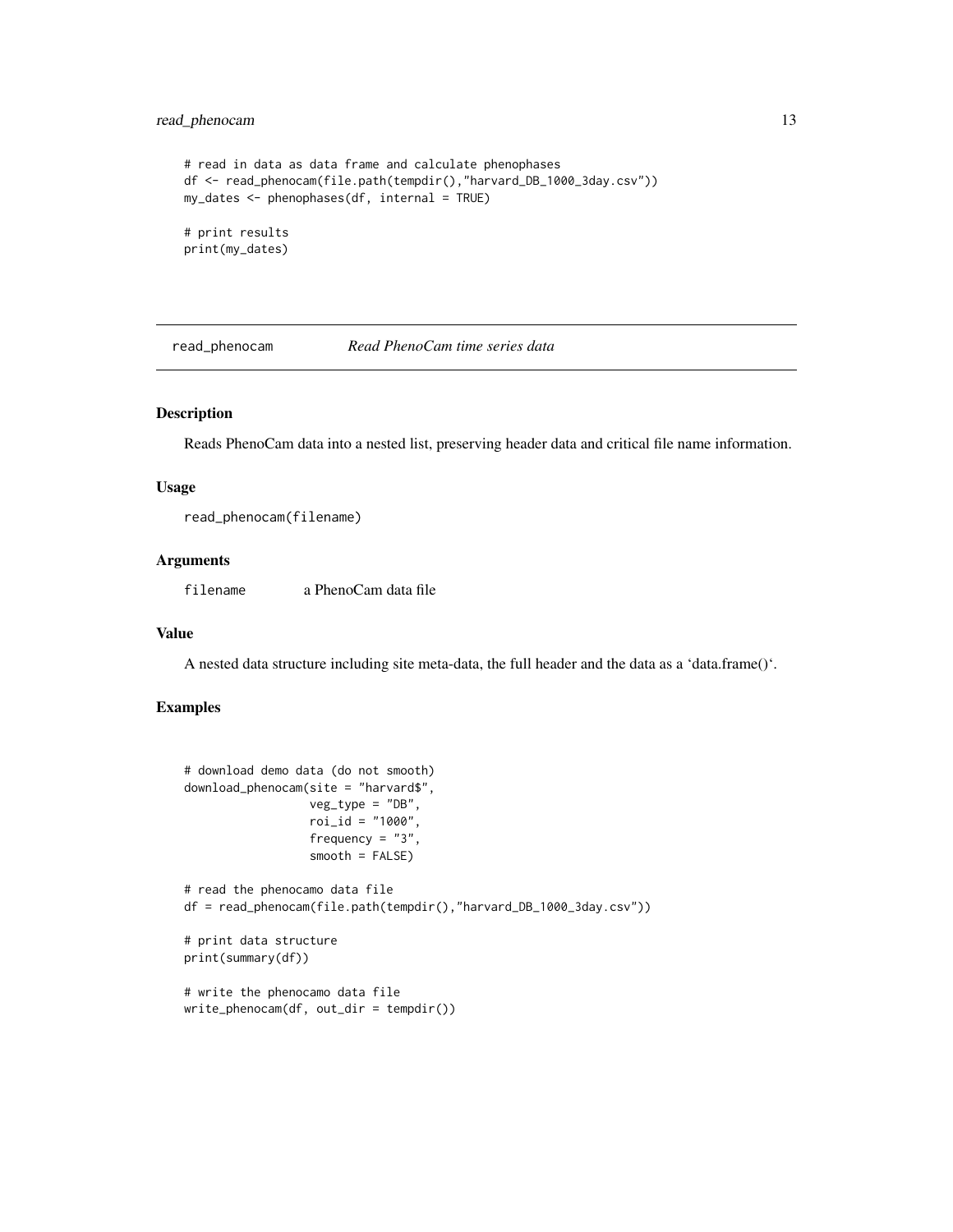<span id="page-13-0"></span>

Smooths time series iteratively using a bayesian information criterion (BIC) to find an optimal smoothing parameter and curve.

#### Usage

```
smooth_ts(data, metrics = c("gcc_mean", "gcc_50", "gcc_75", "gcc_90",
 "rcc_mean", "rcc_50", "rcc_75", "rcc_90"), force = TRUE,
 interval = TRUE, out-dir = tempdir())
```
#### Arguments

| data     | a PhenoCam data file or data structure                                   |
|----------|--------------------------------------------------------------------------|
| metrics  | which metrics to process, normally all default ones                      |
| force    | TRUE / FALSE, force reprocessing?                                        |
| internal | return a data structure if given a file on disk (TRUE / FALSE = default) |
| out_dir  | output directory where to store data                                     |

#### Value

An PhenoCam data structure or file with optimally smoothed time series objects added to the original file. Smoothing is required for 'phenophase()' and 'transition\_dates()' functions.

```
# with defaults, outputting a data frame
# with smoothed values, overwriting the original
# download demo data (do not smooth)
download_phenocam(site = "harvard$",
                  veg_type = "DB",
                  roi_id = "1000",frequency = "3",
                  smooth = FALSE)
# smooth the downloaded file (and overwrite the original)
smooth_ts(file.path(tempdir(),"harvard_DB_1000_3day.csv"))
# the function also works on a PhenoCam data frame
df <- read_phenocam(file.path(tempdir(),"harvard_DB_1000_3day.csv"))
```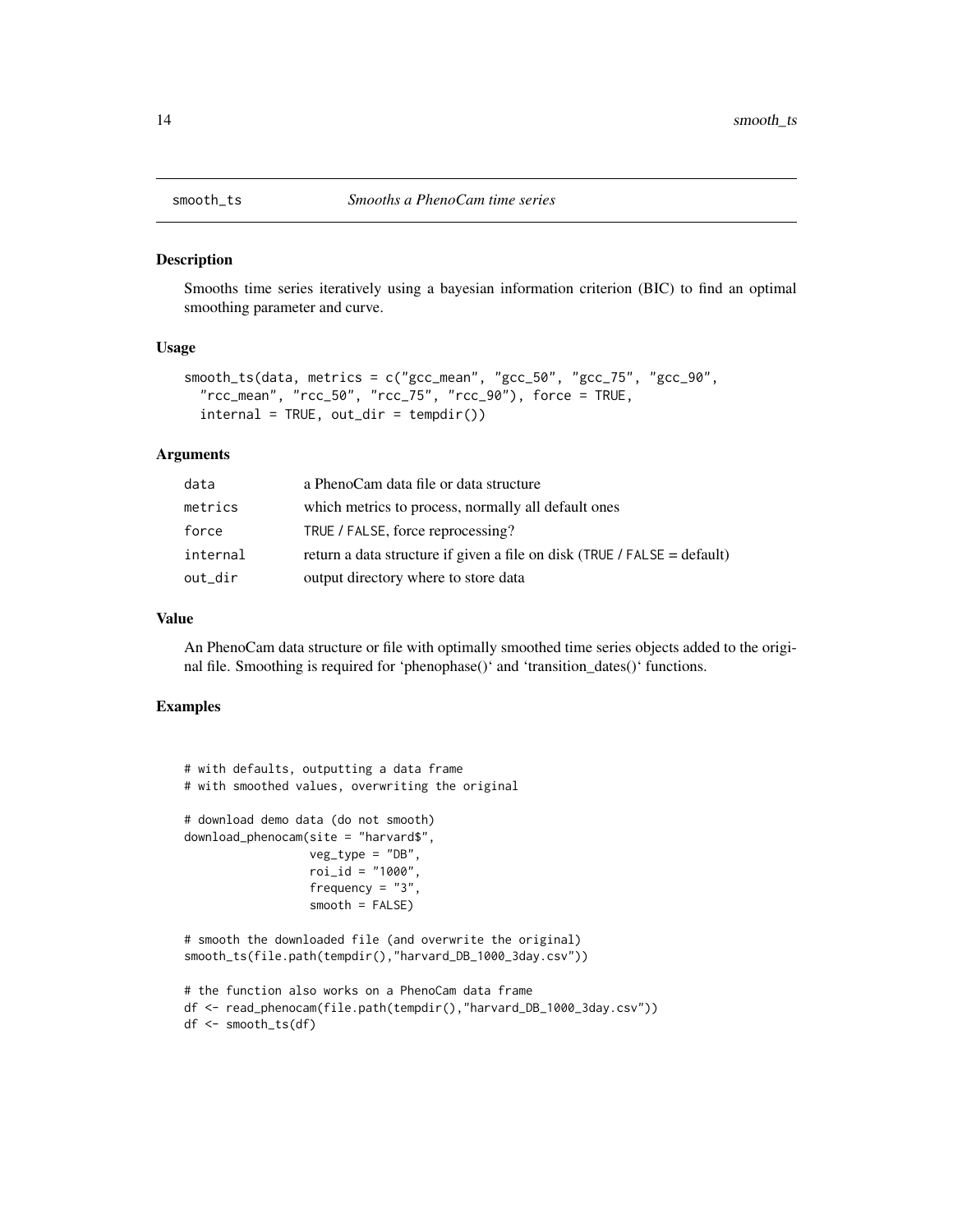<span id="page-14-0"></span>

Segments of a PhenoCam time series and calculates threshold based transition dates for all segments. This function is rarely called stand alone and 'phenophases()' should be preferred when evaluating PhenoCam time series.

#### Usage

```
transition_dates(data, lower_thresh = 0.1, middle_thresh = 0.25,
 upper_thresh = 0.5, percentile = 90, penalty = 0.5,
  seg_length = 14, reverse = FALSE, plot = FALSE)
```
#### Arguments

| data          | a PhenoCam data file or data structure                        |
|---------------|---------------------------------------------------------------|
| lower_thresh  | the minimum threshold used (default $= 0.1$ )                 |
| middle_thresh | the middle threshold used (default $= 0.25$ )                 |
| upper_thresh  | the maximum threshold used (default $= 0.5$ )                 |
| percentile    | time series percentiles to process (mean, $50, 75, 90$ )      |
| penalty       | how sensitive is the algorithm, lower is more sensity $(< 0)$ |
| seg_length    | minimum length of a segment to be evaluated                   |
| reverse       | flip the direction of the processing                          |
| plot          | plot for debugging purposes                                   |

#### Value

Transition date estimates in UNIX time, including uncertainties and the threshold values estimated for each section of a time series.

```
# download demo data
download_phenocam(site = "harvard$",
                  veg_type = "DB",
                  roi_id = "1000",frequency = "3")
# read the data and calculate transition dates
df <- read_phenocam(file.path(tempdir(),"harvard_DB_1000_3day.csv"))
my_dates <- transition_dates(df,
                            lower_{thresh} = 0.1,
```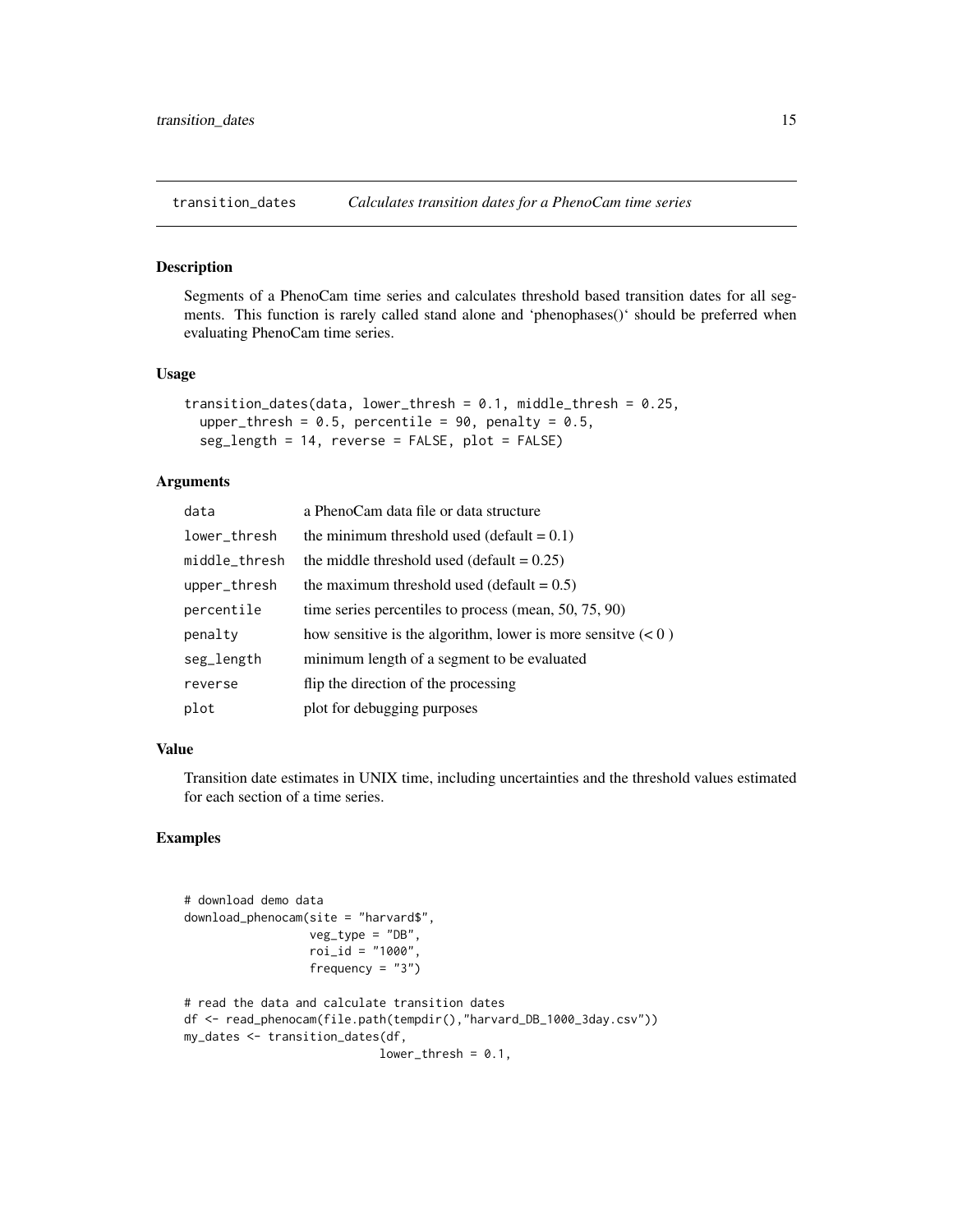```
middle_\text{thresh} = 0.25,
upper_{thresh} = 0.5,
percentile = 90,
reverse = FALSE,
plot = FALSE)
```
<span id="page-15-0"></span>truncate\_phenocam *Truncate a PhenoCam time series*

#### Description

The 'expand\_phenocam()' function provides a similar functionality and is prefered. This function remains as it might serve a purpose to some. Might be deprecated in the future.

#### Usage

```
truncate_phenocam(data, year = 2015, internal = TRUE,
 out\_dir = tempdir()
```
#### Arguments

| data     | a PhenoCam file or data frame                                            |
|----------|--------------------------------------------------------------------------|
| year     | the last valid year, discard the rest                                    |
| internal | return a data structure if given a file on disk (TRUE / FALSE = default) |
| out dir  | output directory where to store data (default = tempdir())               |

#### Value

A truncated PhenoCam data structure or file, with data limited to the year specified.

```
# download demo data
download_phenocam(site = "harvard$",
                 veg_type = "DB",
                 roi_id = "1000",frequency = "3")
# overwrites the original file, increasing
# decreasing the file size, with given year as maximum.
truncate_phenocam(file.paste(tempdir(),"harvard_DB_1000_3day.csv"),
                 year = 2015)
```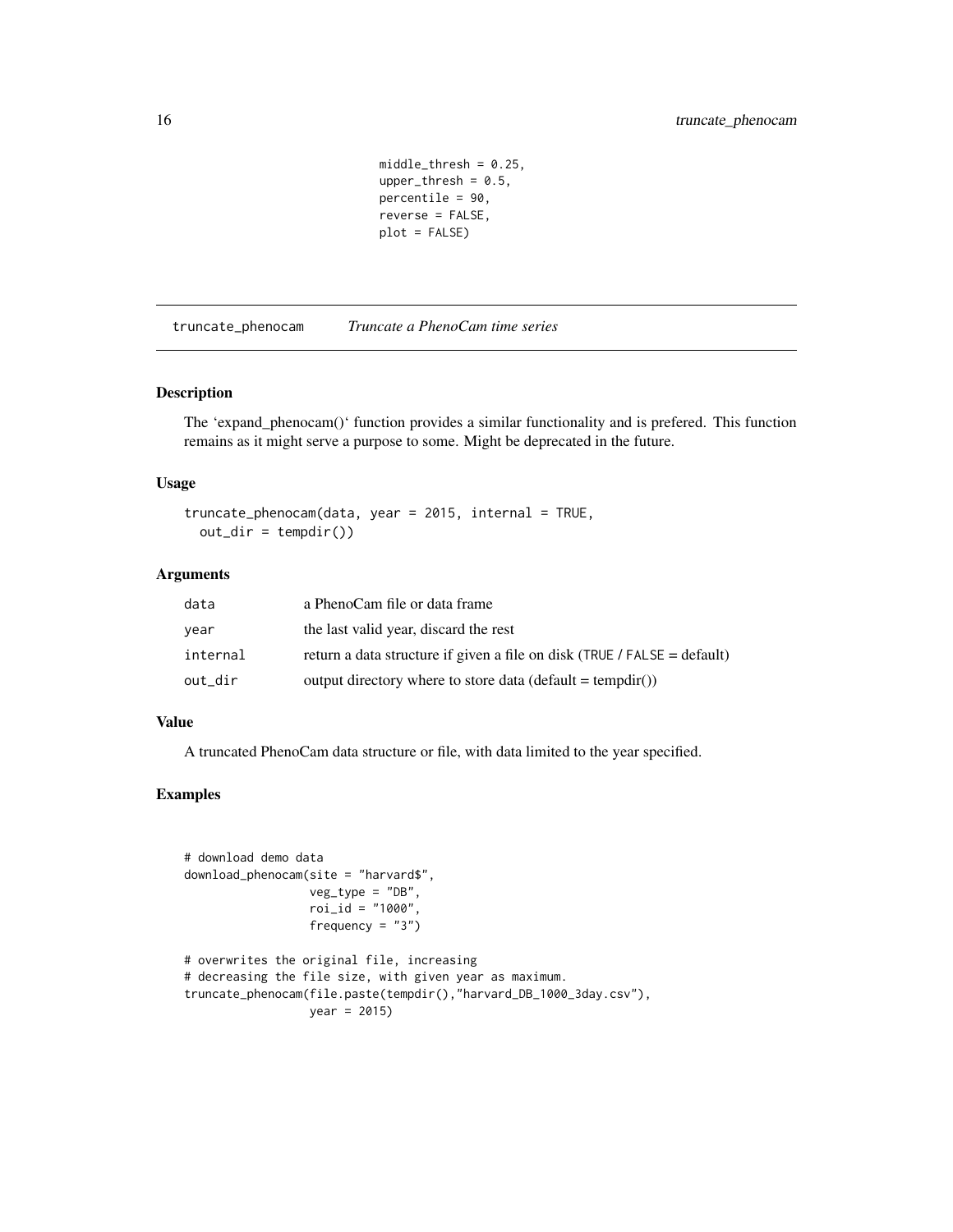<span id="page-16-0"></span>

Writes a nested data structure of class phenocamr to file, reconstructing the original data structure from included headers and data components.

#### Usage

```
write\_phenocam(df = NULL, out\_dir = tempdir())
```
#### Arguments

| df      | a nested data structure of class phenocamr |
|---------|--------------------------------------------|
| out dir | output directory where to store data       |

#### Value

writes PhenoCam data structure to file, retains proper header info and inserts a processing time stamp.

```
# download demo data (do not smooth)
download_phenocam(site = "harvard$",
                 veg_type = "DB",roi_id = "1000",frequency = "3",
                 smooth = FALSE)
# read the phenocamo data file
df = read_phenocam(file.paste(tempdir(),"harvard_DB_1000_3day.csv"))
# print data structure
print(summary(df))
# write the phenocamo data file
write_phenocam(df, out_dir = tempdir())
```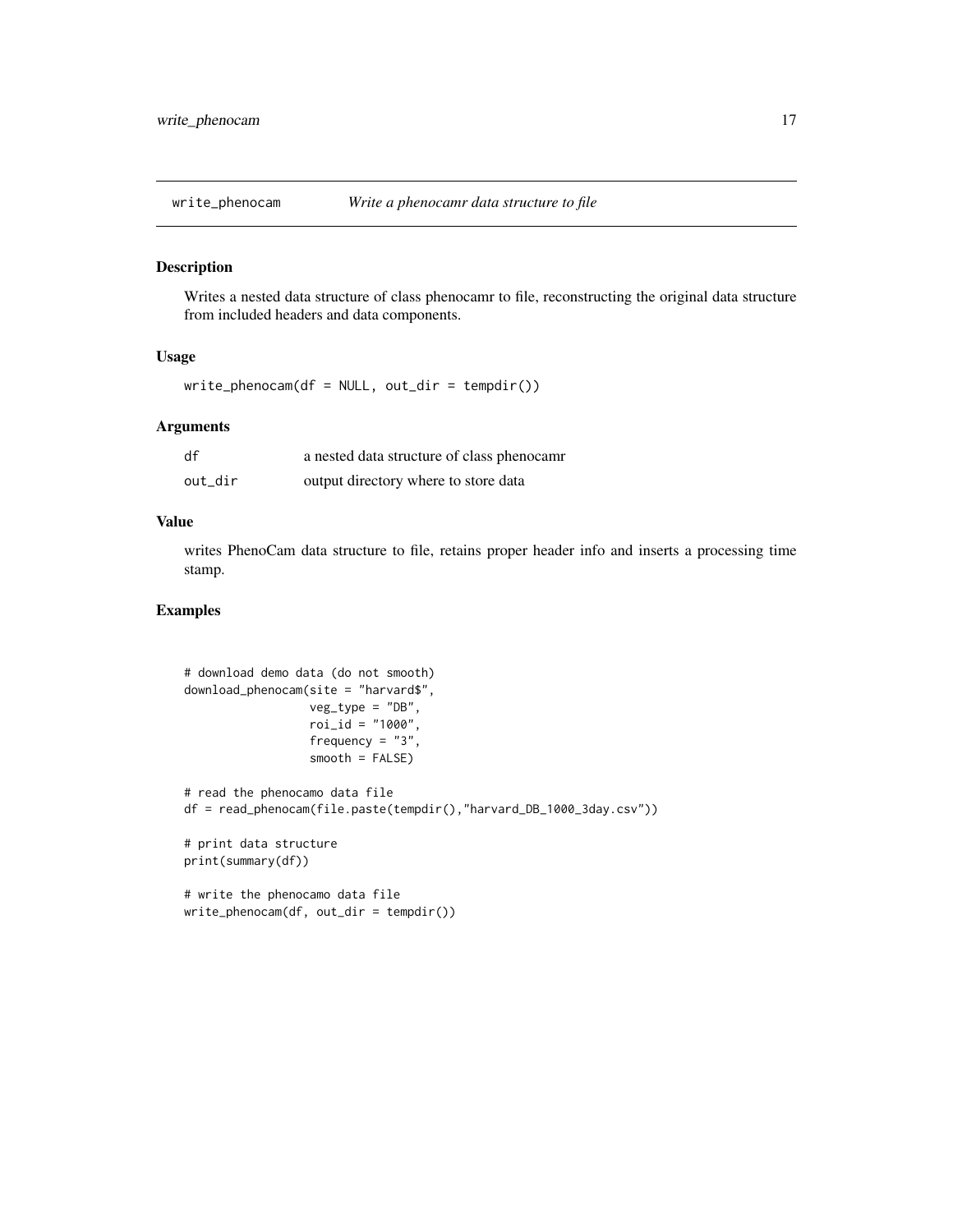# <span id="page-17-0"></span>Index

∗Topic Daymet, download\_phenocam , [5](#page-4-0) merge\_daymet, [9](#page-8-0) ∗Topic GUI, phenocam\_explorer , [11](#page-10-0) ∗Topic PhenoCam, detect\_outliers , [4](#page-3-0) download\_phenocam , [5](#page-4-0) list\_rois , [8](#page-7-0) list\_sites , [8](#page-7-0) merge\_daymet,<mark>[9](#page-8-0)</mark> phenophases , [12](#page-11-0) transition\_dates , [15](#page-14-0) ∗Topic climate download\_phenocam , [5](#page-4-0) ∗Topic colour grvi , [7](#page-6-0) ∗Topic data, download\_phenocam , [5](#page-4-0) ∗Topic data merge\_daymet,<mark>[9](#page-8-0)</mark> ∗Topic dates, phenophases , [12](#page-11-0) transition\_dates , [15](#page-14-0) ∗Topic end, phenocam\_explorer , [11](#page-10-0) ∗Topic ephemerids daylength , [3](#page-2-0) ∗Topic front phenocam\_explorer , [11](#page-10-0) ∗Topic index, grvi , [7](#page-6-0) ∗Topic integration merge\_daymet , [9](#page-8-0) ∗Topic interactive phenocam\_explorer , [11](#page-10-0) ∗Topic loess, optimal\_span , [11](#page-10-0) ∗Topic meta-data

list\_rois , [8](#page-7-0) list\_sites , [8](#page-7-0) ∗Topic modelling, download\_phenocam , [5](#page-4-0) ∗Topic outliers, detect\_outliers , [4](#page-3-0) ∗Topic phenocam, contract\_phenocam , [2](#page-1-0) ∗Topic phenocam expand\_phenocam, [6](#page-5-0) grvi , [7](#page-6-0) normalize\_ts , [10](#page-9-0) read\_phenocam , [13](#page-12-0) smooth\_ts , [14](#page-13-0) truncate\_phenocam , [16](#page-15-0) write\_phenocam , [17](#page-16-0) ∗Topic phenology, phenophases , [12](#page-11-0) transition\_dates , [15](#page-14-0) ∗Topic post-processing, expand\_phenocam, [6](#page-5-0) ∗Topic post-processing contract\_phenocam , [2](#page-1-0) detect\_outliers , [4](#page-3-0) download\_phenocam , [5](#page-4-0) ∗Topic series, contract\_phenocam , [2](#page-1-0) expand\_phenocam, [6](#page-5-0) grvi , [7](#page-6-0) merge\_daymet, [9](#page-8-0) normalize\_ts , [10](#page-9-0) read\_phenocam , [13](#page-12-0) smooth\_ts , [14](#page-13-0) truncate\_phenocam , [16](#page-15-0) write\_phenocam , [17](#page-16-0) ∗Topic series optimal\_span , [11](#page-10-0) phenophases , [12](#page-11-0) transition\_dates , [15](#page-14-0)